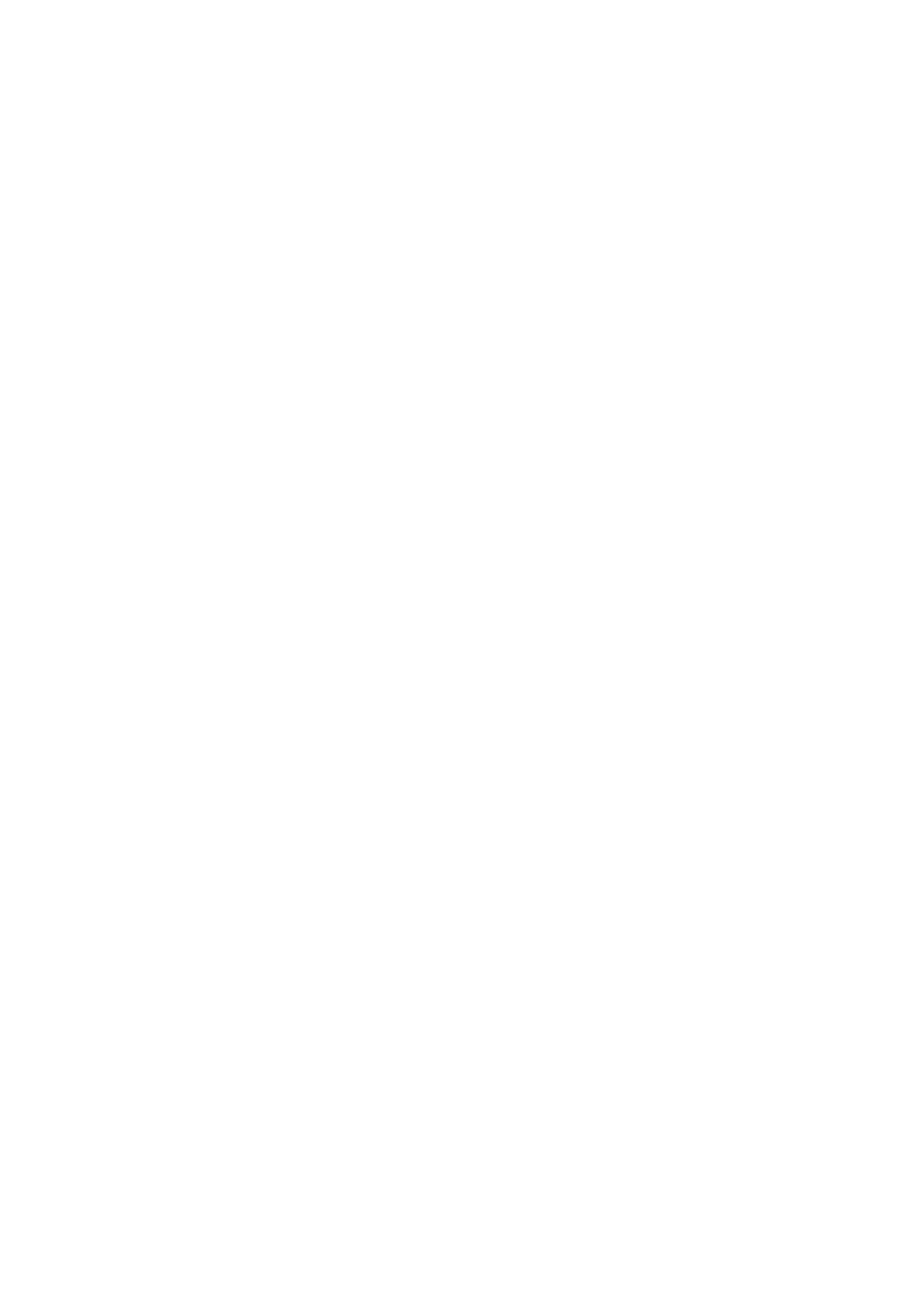# **Table of content**

| <b>Introduction</b>                                              | $\mathbf{1}$   |
|------------------------------------------------------------------|----------------|
| 1. Focus on business outcomes - decisions first, data last       | $\mathbf{2}$   |
| 2. Have a big vision but focus on quick wins                     | $\overline{4}$ |
| 3. Make the how, when and who of business insight                | 5              |
| 4. Replace silos and barriers with translators and collaboration | 6              |
| 5. Take a scientific approach to data science                    | 8              |
| Conclusion                                                       | 9              |
|                                                                  |                |



# aLTRan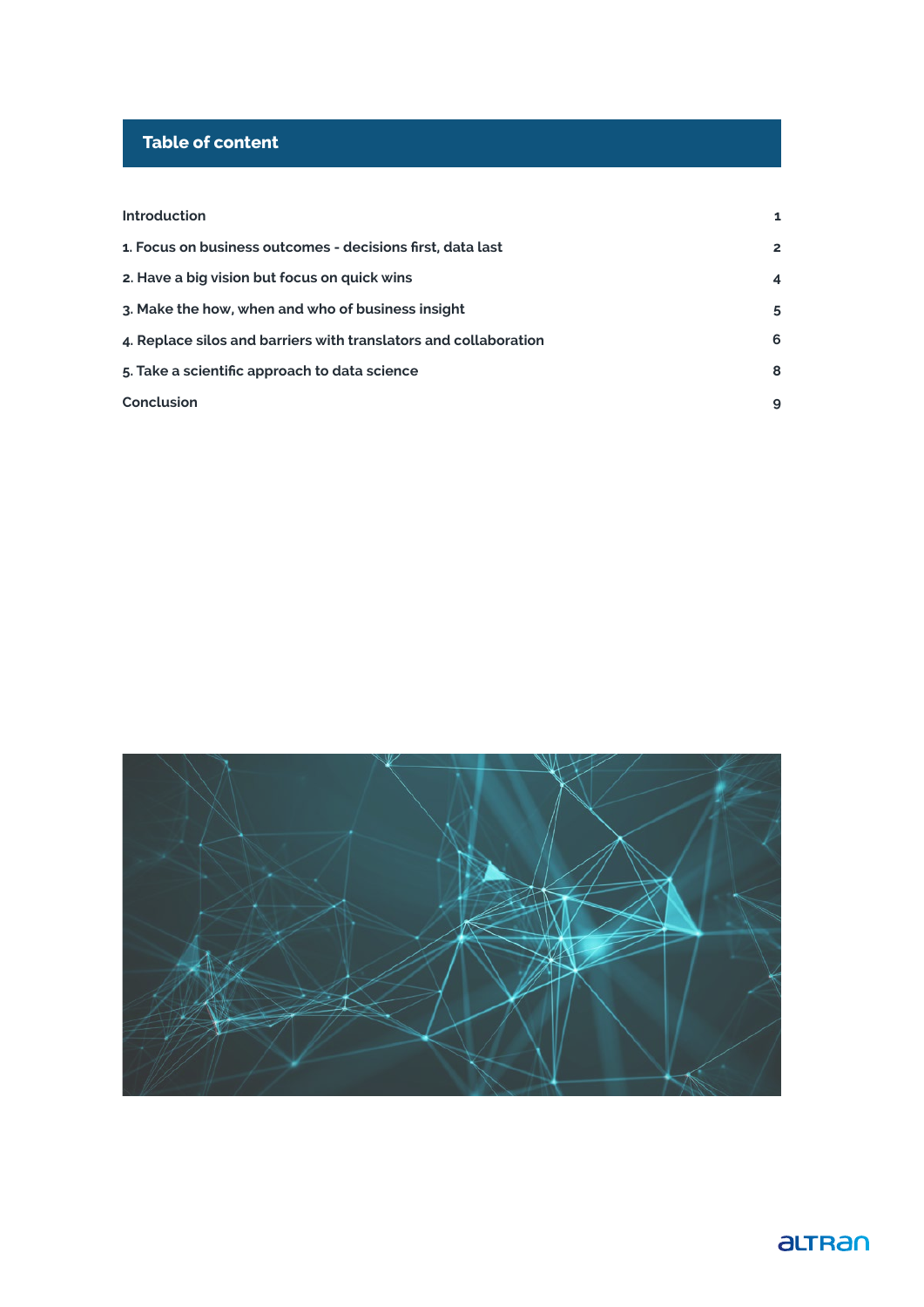#### **Introduction**

**Data and data analytics have generated a lot of hype. Hype brings the danger that people jump on the bandwagon without proper planning. The result is failed projects, wasted money and missed opportunities.**

**In a recent study, Gartner stated that big data deployments had only increased by 1% during the last year. This is a somewhat underwhelming result for an industry with so much transformational potential.**

**The reality is that data is as varied as it is complex; often transcending company silos, barriers and traditional ways of working. To release the business value locked within, data analytics expertise is needed within the context of clearly defined business goals.**

**Successful data projects are open, empowered partnerships that bring together the right people, with the right skills and domain expertise to bear down on your data problems: to release value, ensure that the needed insights are acted upon to drive business decision-making forward.**

**Underestimating this challenge, or taking a bet on data without a strategy, is a fast route to the failure of a company's data programmes. But getting data analytics right has massive and transformational business potential.**

**The following five rules will help ensure that your analytics investments deliver transformational value and avoid the pitfalls that lead to failure.**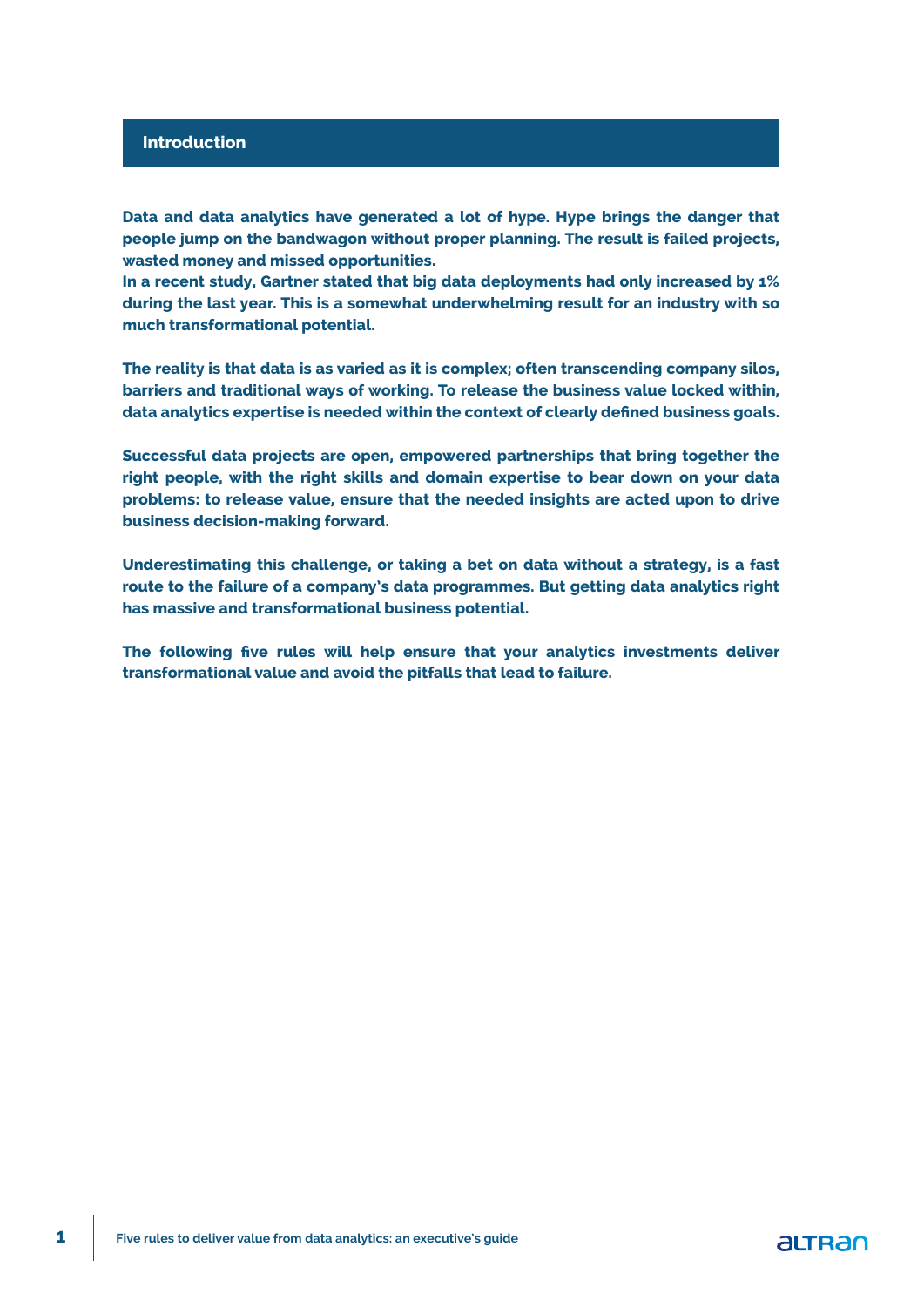## 1 **Focus on business outcomes - decisions first, data last**

Many instances of data failing to deliver its promised value stem from initial focus on the data itself. Successful analytics programmes start by identifying the decisions needed to advance the business or solve problems, and only then focus on the data needed to inform those decisions.

They should ask how those decisions could benefit from greater insight and what that insight might be. Decisions should not be restrictive: Asking 'What decisions do I need to make to create the most profitable line of research?' is far better than 'Should I pursue research programme A or research programme B?'.

Only then should the data to make those decisions and the systems to capture and process that data be identified. Each data project must be deployed strictly according to the strategic analytics plan, and data collection and analysis must be driven by the decision being supported, not by the data already captured. We call this the "Decisions First, Data Last" planning chain.

This is where the collaborative data partnership starts. Identifying decisions means bringing together the business decision makers with domain experts, data scientists and IT to understand what is needed and how it can be achieved. Critical to the success of the project is ensuring it is led by someone who understands data and technical functions, but whose primary drive is to deliver business outcomes.

Data exploration is an important aspect of successful analytics. It identifies new opportunities and uncovers the possible. However, data exploration needs to be controlled and aligned with the analytics programme plan; any new opportunity refined early to feed back to the analytics programme, prioritised and progressed.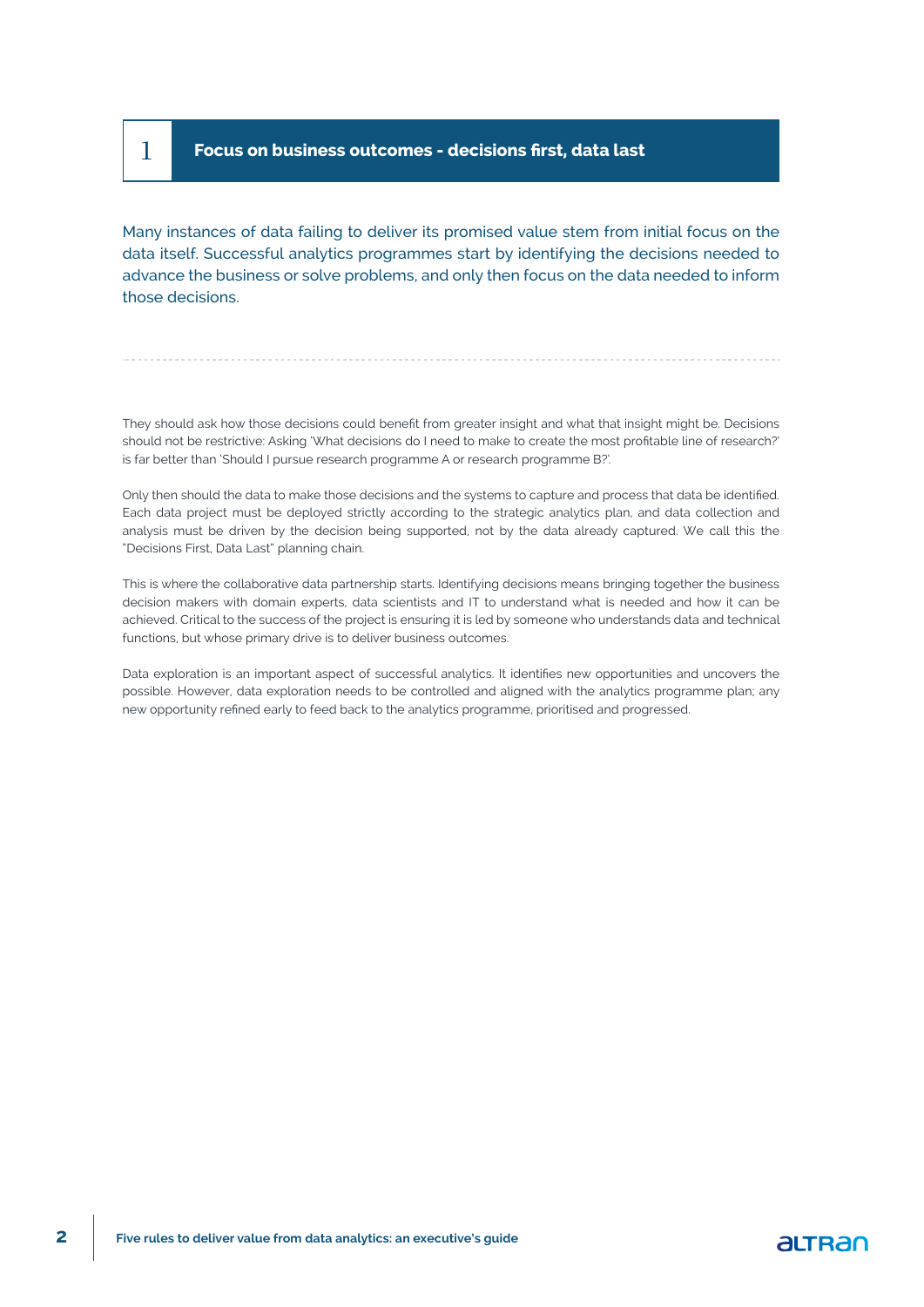Too many failures stem from having technically focussed people dive in and play with data. This data is often the easiest to collect or already exists, rather than specifically the data the business needs.

The data itself, is vital, but context is king. Which is why questions relating to data come at the end, not the beginning. Until you know which decisions to improve, you can't plan to generate the insight to support them. Until you know the insight required, you can't plan the analytics to deliver it. And so on, back through the planning chain until one ends up identifying exactly what data is needed.



THE DECISIONS FIRST, DATA LAST: **PLANNING CHAIN**

### altran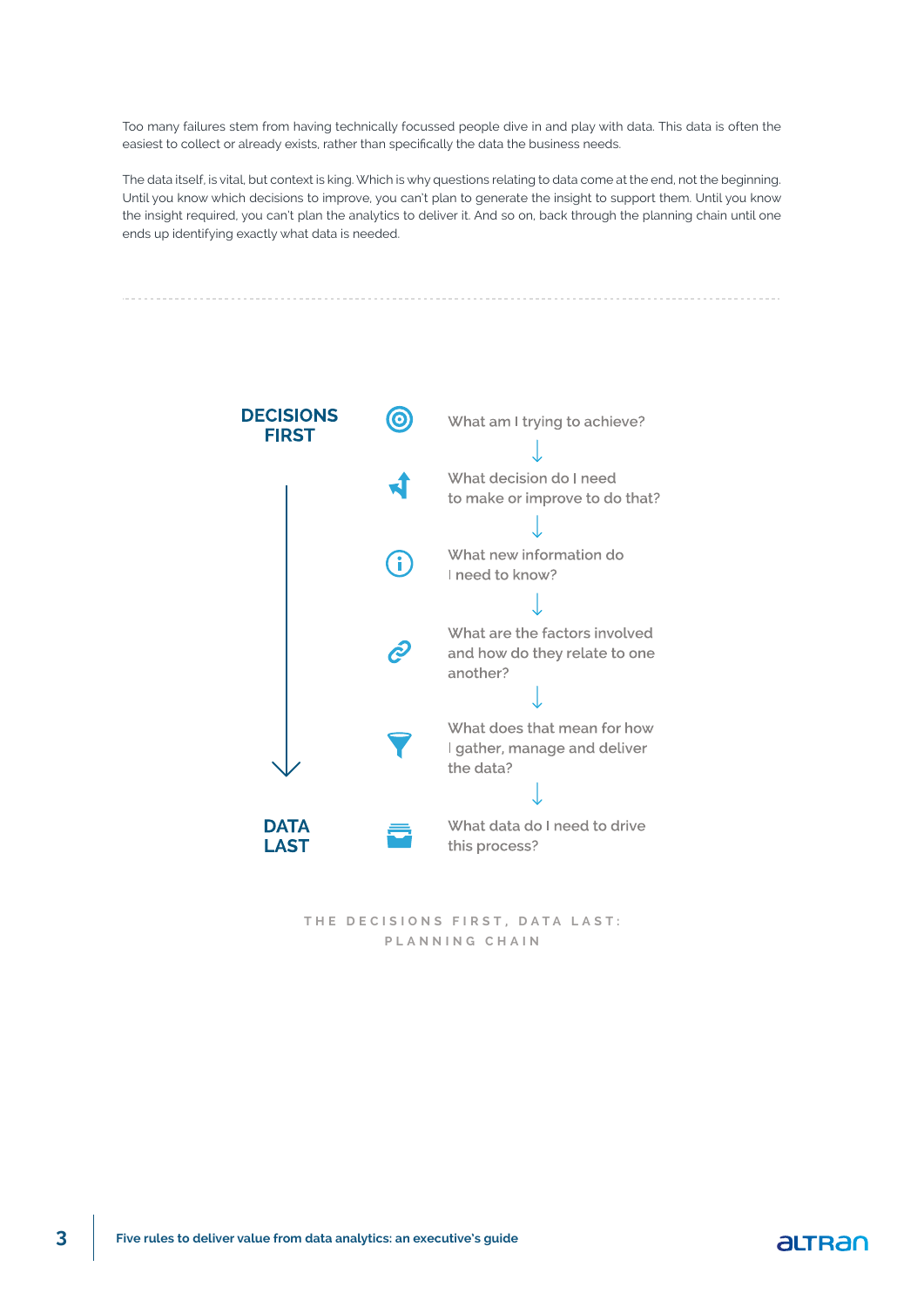# 2 **Have a big vision but focus on quick wins**

Data is increasingly seen by senior executives as a valuable business asset. This opens up more opportunities to do more with data. But it also brings greater scrutiny and more pressure to deliver measureable results.

Meeting this challenge requires a careful balance. Those leading analytics initiatives must sell big picture, visionary data programmes which speak to their sponsors' desire for business transformation. But they have to demonstrate that the projects are delivering value and ROI at scale before senior teams lose interest.

The solution is to frame the opportunity in business friendly language that speaks directly to solving the most pressing issue- or industry-challenges on the agenda of senior teams. This should then be backed up with a pragmatic execution plan, with early milestones for demonstrating success.

The initial plan should focus on multiple, smaller projects, executed with agility to deliver the fast actionable results and rapid value that will win over senior teams. Launching a number of parallel analytics projects generates significant analytics momentum internally, but can be a resourcing and skills challenge. Projects which can be easily repeated should also be an early focus while data projects are gaining acceptance.

Going in too big, too early can undermine long term data projects. High costs in early stages also tend to generate poor returns: the large price tag for a big data platform inevitably scales the expectation of ROI, but such platforms often fail to deliver value in the short to medium term. Not having the right range of skills in place also causes problems with delivery; identifying insights but lacking the scale and focus to exploit them in practice consistently leads to projects being quietly dropped.

For examples of how to get this right, look to the pharmaceutical industry. It has long used vast complex data sets to identify profitable areas for new research. Although still far from perfect, their maturing combination of data analytics and clarity of vision of what they want to achieve, across multiple, clearly defined projects, puts them ahead of the game.

#### **→ OVUM**

Ovum Paper: Trends to Watch: Analytics Services: Diversifying requirements demand a flexible approach

"The most successful users of analytics services are those with a clear and wellunderstood idea of the business problem they are trying to solve. Enterprises should adopt a tactical approach (smaller, more numerous projects) to engaging services, thereby reducing overall risk.

With a clear view of required business outcomes comes the opportunity to select vendors capable of meeting requirements. We strongly urge careful consideration be given to those vendors who can offer both business and technology capabilities; both are required to successfully operationalize analytics."

### altran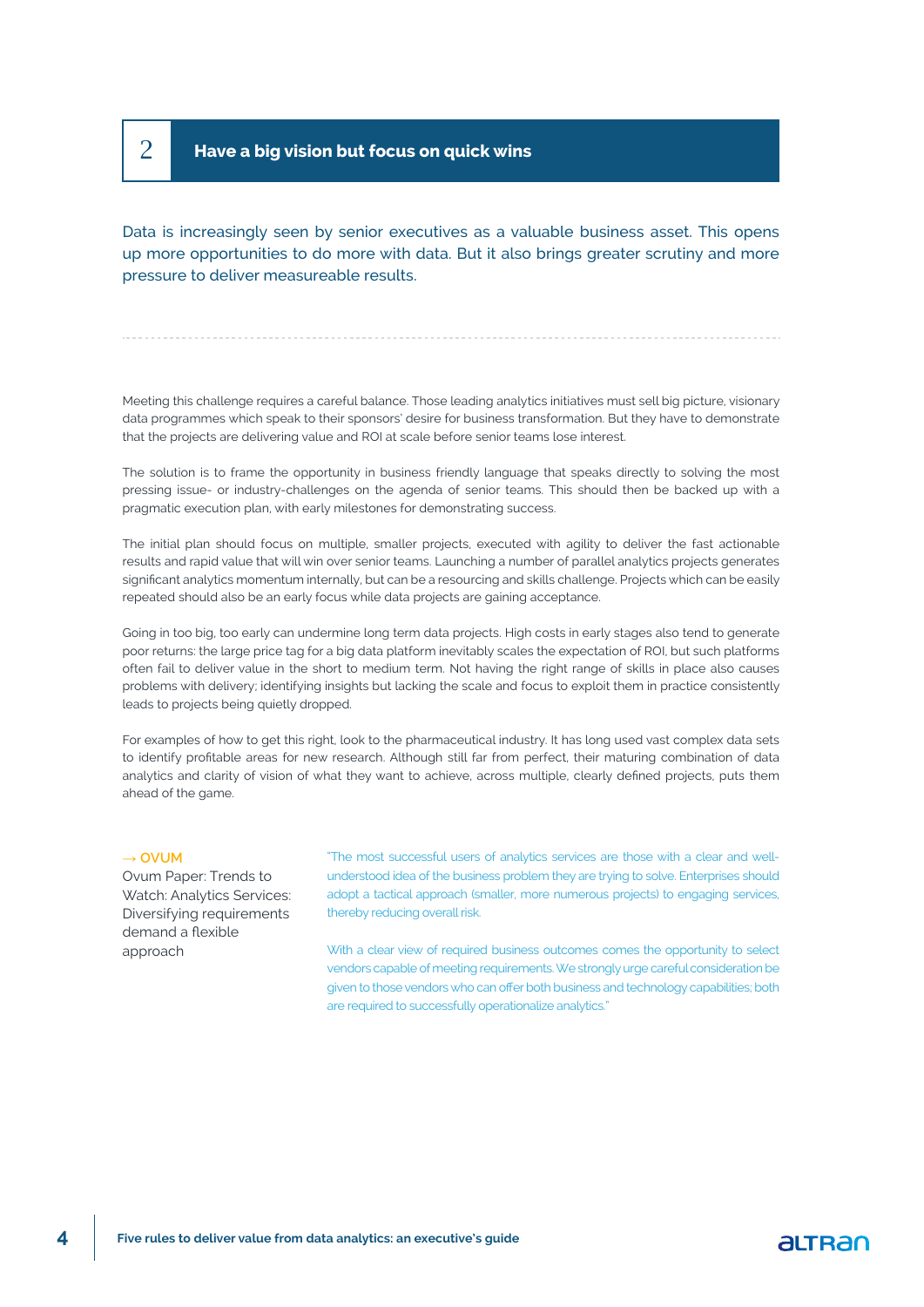## 3 **Master the how, when and who of business insights**

Producing analytical insight requires not only a mastery of advanced mathematical and computational techniques but also an understanding of their limitations. In addition, how insight is presented is a question of appropriateness rather than simplicity: it may be a data visualisation that speaks to expert understanding of drug chemistry or oil well drilling. Or it may be a mobile app which presents complex analytics of multiple health metrics as a simple text recommendation.

The point is this, success requires clear understanding of the audience, who, the way they engage with the insights being provided, how, and when the information is needed. These three components are vital to understanding and trust, and there can be no action without trust. Analytics projects must combine deep problem solving and the ability to translate this to clear business action. This is a key challenge facing the commercial use of data science over the next decade.

One of the big reasons for the success of self-service tools is that the approach naturally simplifies the how, when and who equation. "The who", ie the user, is responsible for delivering the insight they need when they need it. It is one of the reasons that Gartner 's figures show that quick and easy data visualisation is currently winning out over sophisticated modelling and that many entrants to the analytics platform market concentrate on accessibility and ease of use, over depth of capability.

However, not all business transformation can be achieved using self-service tools. A successful data project is not just about understanding data, it is about making data solve problems. Once data becomes a critical part of the business, the outputs from that data will need to be used by all sorts of people, from scientists in different fields, to engineers, to business people, to consumers. Some will have no understanding of data, and even those that do will want any system to be as easy to use as possible so they can focus on their own job.

Ensuring data projects deliver the value promised means considering the nature of the business insights generated: how they are presented, how and when they will be acted upon and by whom. Presenting the output of analytics is a delicate balancing act between power and ease of use. Judging it wrong can mean angry staff or customers, and of lots of idle technology and another failed big data use case.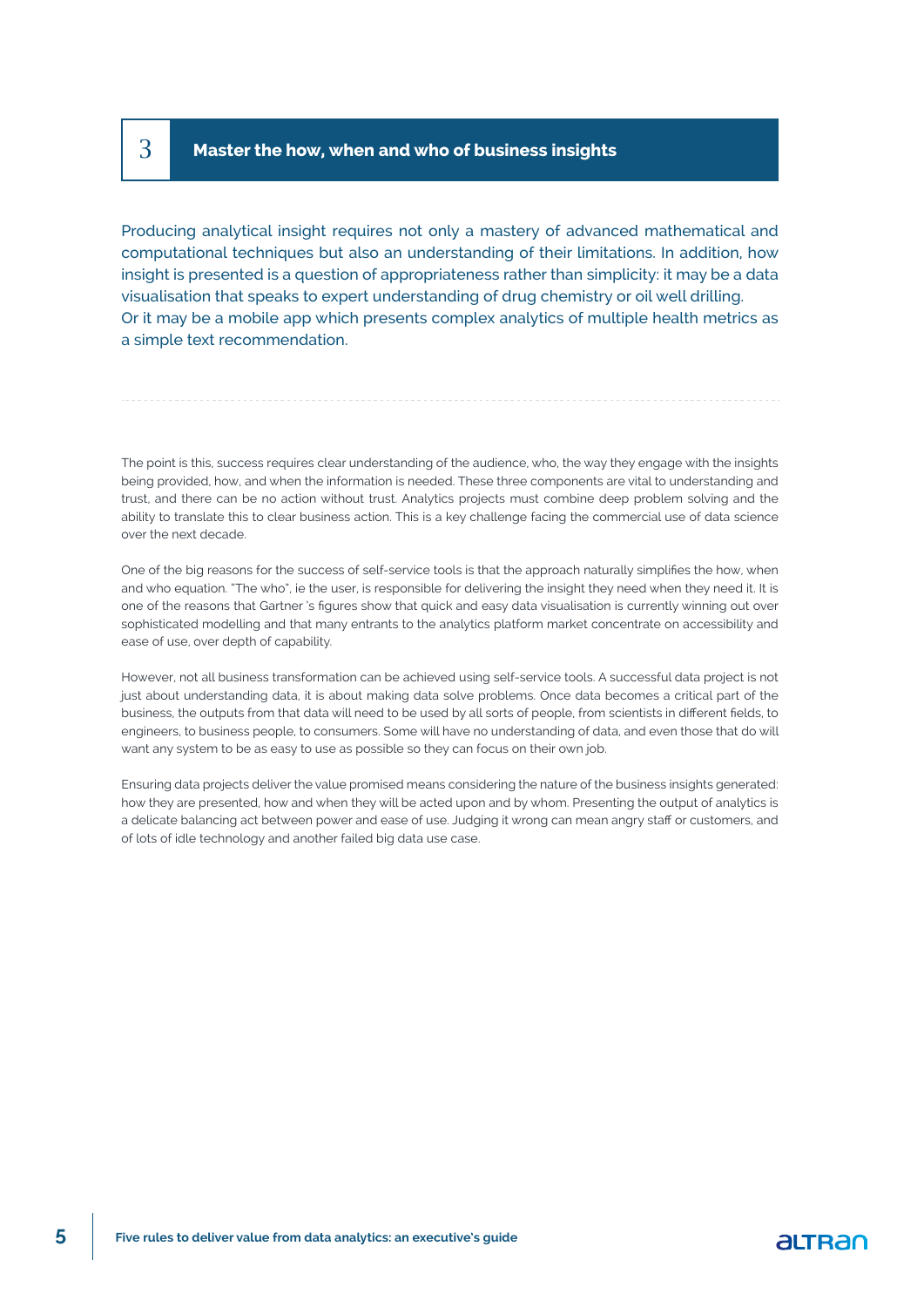### 4 **Replace silos and barriers with translators and collaboration**

Data is no longer confined to technical departments. Data projects transcend traditional organisational boundaries, many of which typically do not work well together. As our previous rule states: the success of a project depends on people actually using data to drive action. This often leads to considerable confusion as to where exactly it should sit within the organisation.

Organisational silos often hold data back from its transformative potential. These silos can be fatal to the development of data analytics maturity. As data becomes bigger, both in volume and complexity, it increasingly needs to move beyond organisational boundaries.

Successful data projects must be partnerships between lots of different groups with different goals, mindsets, levels of understanding, and ways of working. So design of data analytics and the insight generated that must work across these different worlds, means modern analytics projects must be highly collaborative.

Where analytics teams are "owned" by one part of the organisation and not made available more widely, their potential to impact the whole business is limited. Equally, data that could be of value across an organisation is often locked within a localised system. Even knowledge and insight - either that generated by analytics, or that which could help improve analytics programmes - is often closely guarded by small groups of experts.

Companies need to adopt new evolved structures, which create a culture where data scientists are in direct contact with the business functions, the IT department and the section of the business to which they are providing insights. Broadly cross-functional groups are the way to consistently realise rapid value from data science.

These teams must encompass data scientists and analysts who can understand the data, and business people who can frame the problems that need solving. It needs IT people who can put it all to work, and domain experts to ensure the insight is clearly presented. Teams should be led by someone with a strong understanding of the business. A leader who can deploy effectively all of these parties, give clear direction to ensure everything links back to the business' objectives, and that the insight is delivered in a practical way that can be easily and reliably acted on.

### altran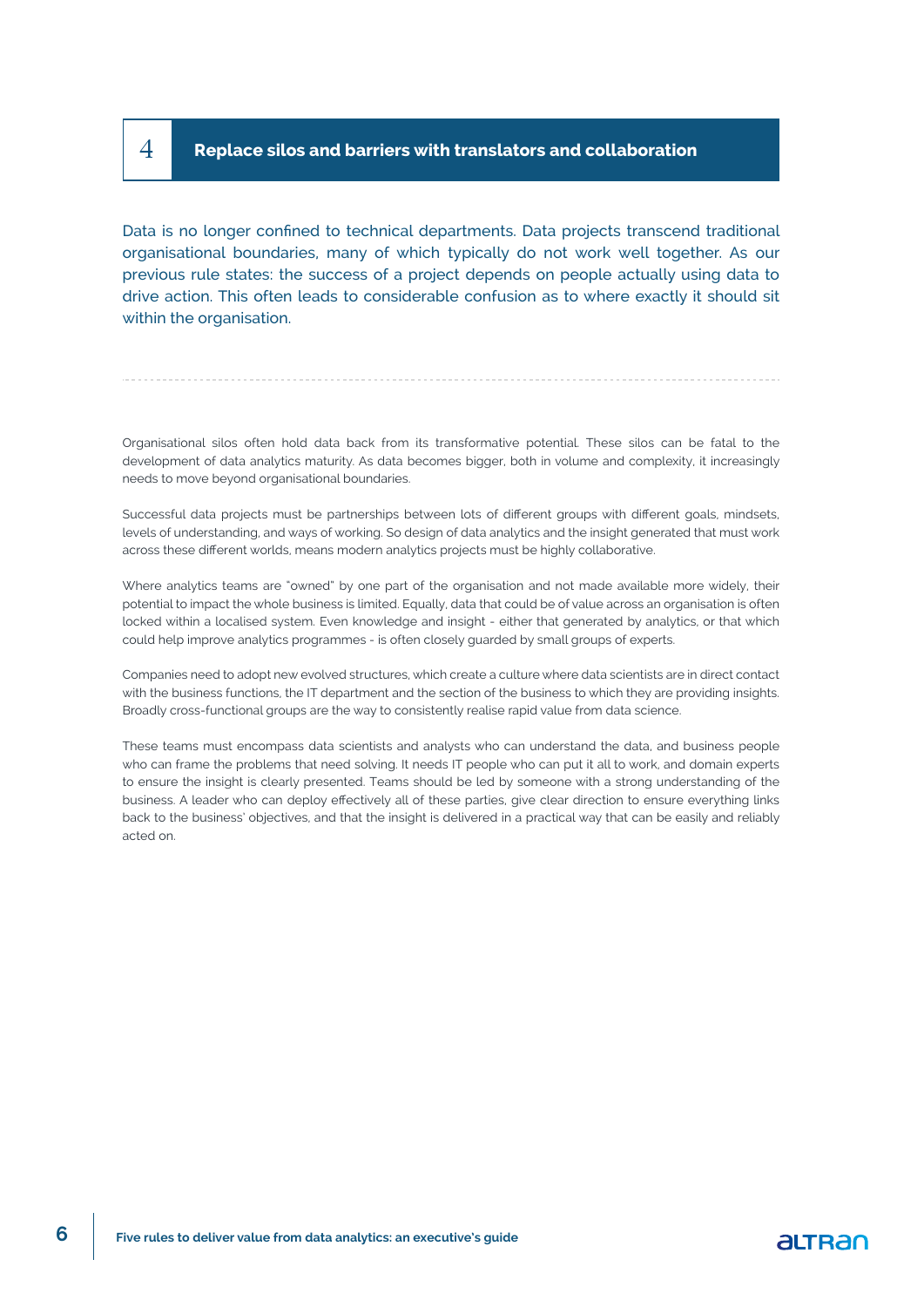Critically, such teams much include specialists to bridge the gap between these different parties. A key factor that is missing in underperforming organisations, and present in successful ones, is the role of translators. These are people with real influence whose views will be respected by both sides. They are people who can talk both the language of the business and of that of the data scientists, and who understand the business's strategic goals and how data will help it reach them.

The world's most successful organisations use data science very effectively: energy companies use it to know where to drill for resources, pharmaceuticals to identify the best research routes, cosmetics to formulate new skin creams, rail to optimise rolling stock. They succeed because they take a strategic approach to data science, identifying which parts of the organisation need to work together and the right teams to manage and deliver data projects within a strategic context.

#### **→ MCKINSEY**

McKinsey, How to get the most from big data

"Simply collecting big data does not unleash its potential value. People must do that, especially people who understand how analytics can resolve business issues or capture opportunities. Yet, as most executives know, good data people are hard to come by. According to a McKinsey survey, only 18 percent of companies believe they have the skills necessary to gather and use insights effectively. At the same time, only 19 percent of companies are confident that their insights-gathering processes contribute directly to sales effectiveness. And what if number crunchers aren't enough? After all, if a great insight derived from advanced analytics is too complicated to understand, business managers just won't use it.

That's why companies need to recruit and cultivate "translators"— specialists capable of bridging different functions within the organization and effectively communicating between them."



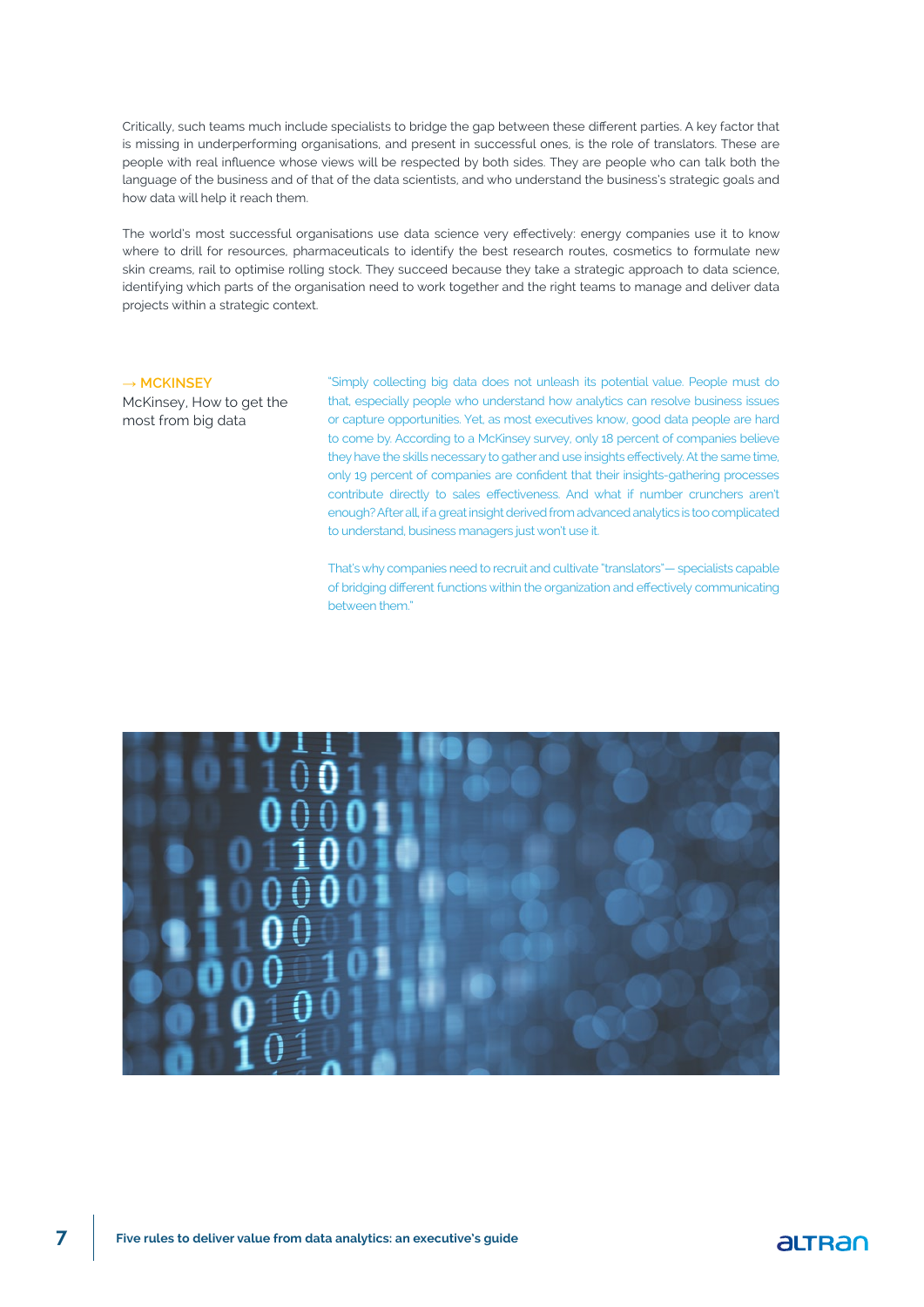## 5 **Take a scientific approach to data science**

It is received wisdom amongst many 'data gurus' that correlation equals insight. And supporting them in their quest are plenty of analytics platforms to spot these correlations and hidden relationships and additional tools to blend data and identify further relationships.

The reality is that most data interrelationships are not that simple. Many correlations are based on false assumptions or ignore key factors. And as data gets bigger, more of these opportunities for error are introduced.

For inspiration on how to design data projects that actually can deliver, we should look to more complex, higher stake environments. Life science leads the way in the intelligent use of data. Where the output is a drug or treatment that could either make millions or be a costly failure; there is an absolute imperative to not just get it right but to get it right as soon as possible.

What life sciences appreciate, that many other domains perhaps don't, is that there is a difference between observing correlations and actually understanding what the seemingly simple observations are telling you.

The copious amount of research data used in drug discovery and development is approached in the same manner as a scientific experiment. People who understand the subject matter and the information currency, design experiments which test how different decisions affect the outcome, then test whether there is a direct causal link.

Having people who understand the meaning of the data, what it is you are looking for, and who can, therefore, design experiments to find meaningful, proven insights, not just spot correlations, will ensure that you are taking the best and most informed decisions. A black box data analytics platform will just see a pattern unless it is part of a project set up by subject matter experts to understand the relationships they are looking for.

Data has implicit knowledge but if you don't understand what the data represents then any knowledge, and potential value, may go squandered.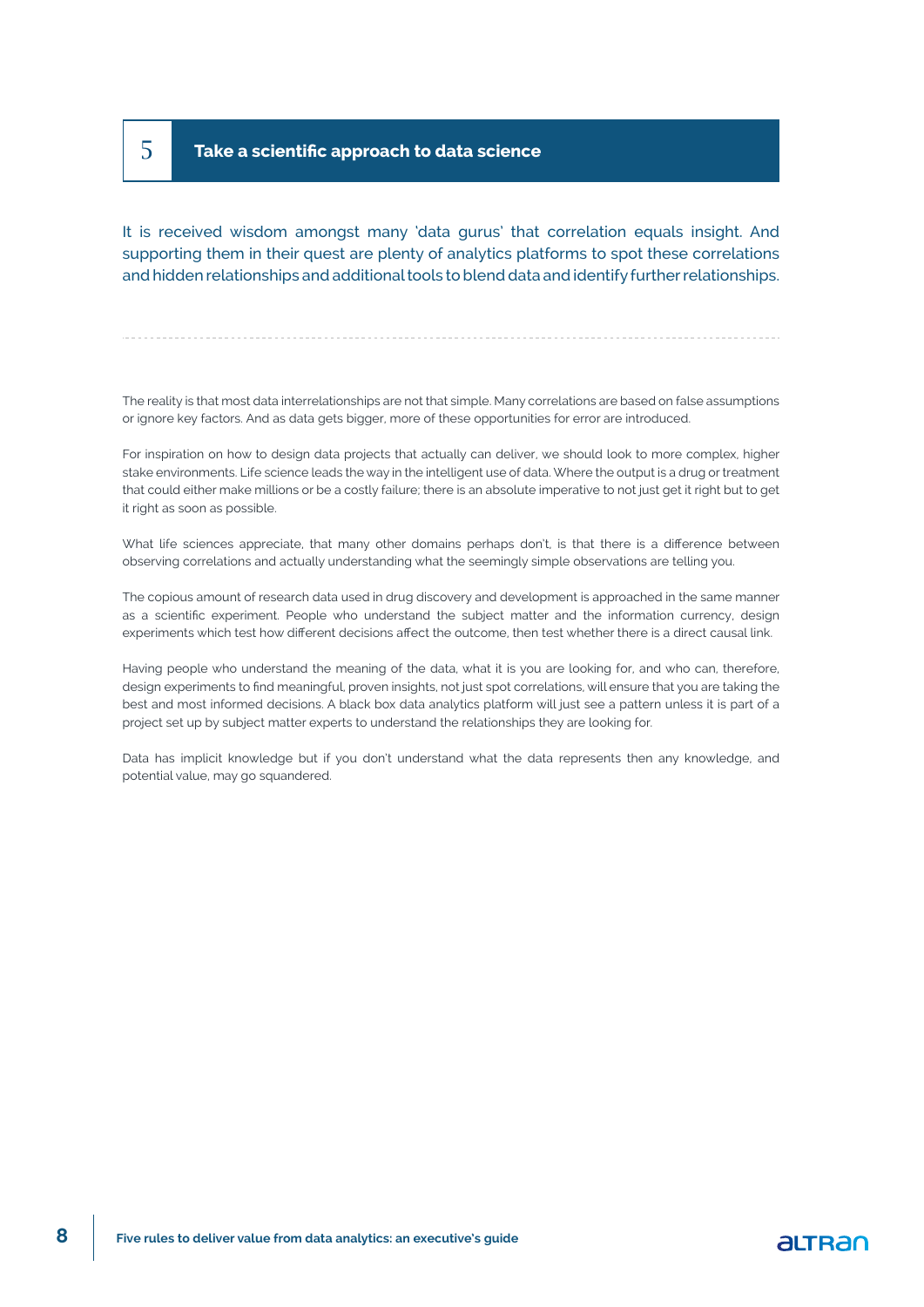#### **Conclusion**

Good decisions are well informed. Establishing causal links between data and the outcome allows you to move from intuition-based to evidence-based decision making. The right links can only be established if you begin your data project by identifying those decisions at the outset, and setting up your data team in a way that ensures the work is constantly linked back to business outcomes.

Having the right partnership between the right people with the right range of skills and clear reporting lines to the business is key to bringing all of this together. It will ensure the project stays focussed on business outcomes, the results are presented clearly and can be acted upon, and those responsible for the project's budget stay informed and supportive. The data itself is just one part of a successful data project; the five steps captured in this document are all necessary if you want an investment in collecting and analysing data to deliver real business change.



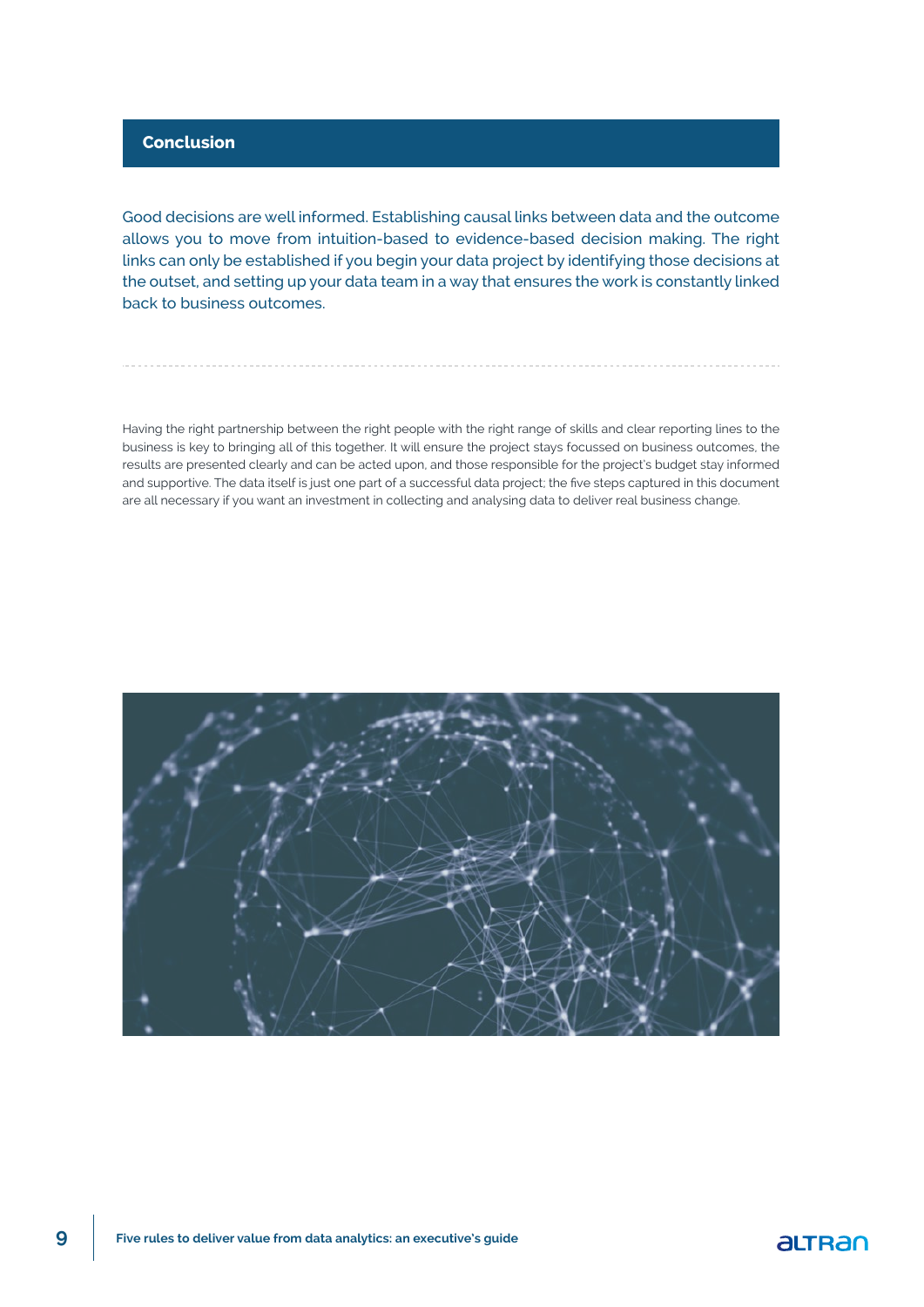#### **Tessella, Altran's World Class Center for Analytics**

We use data science to accelerate evidence-based decision making, allowing businesses to improve profitability, reduce costs, streamline operations, avoid errors and out-innovate the competition.

#### **About Altran**

As a global leader in innovation and high-tech engineering consulting, Altran offers its clients a new way to innovate, by developing the products and services of tomorrow. Altran works alongside its clients on every link in the value chain of their project, from conception to industrialization. For over thirty years, the Group has provided its expertise to key players in the Aerospace, Automotive, Defense, Energy, Finance, Life Sciences, Railway, and Telecoms sectors, among others. In 2015, the Altran group generated revenues of €1.945bn. With a headcount of nearly 26,000 employees, Altran has a presence in more than 20 countries.